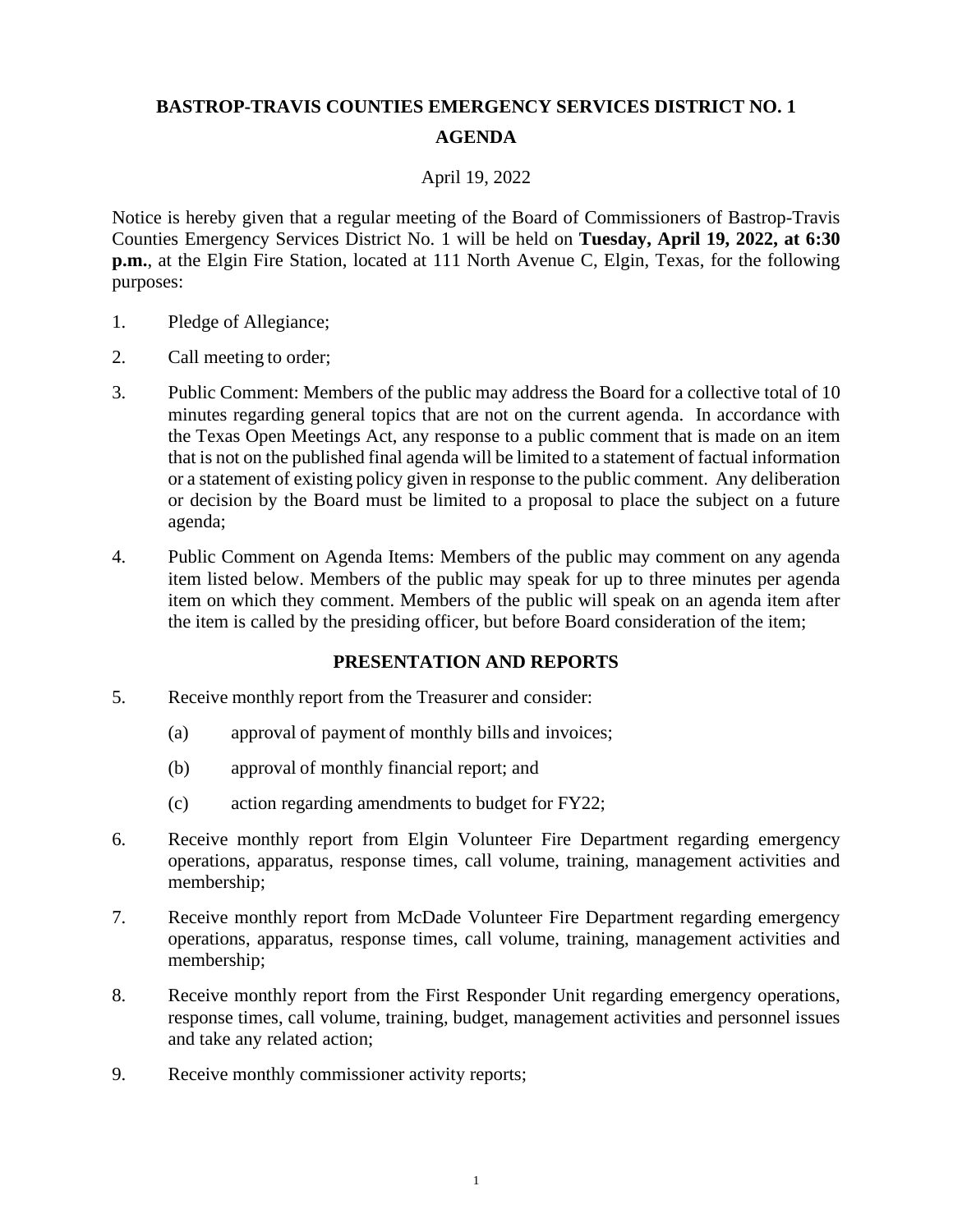#### **DISCUSSION/ACTION ITEMS**

- 10. Discuss and consider approval of minutes for the March 15, 2022, regular meeting;
- 11. *See* Supplemental Agenda for Election Items;
- 12. Discuss and consider procedures for the sale of District property;
- 13. Discuss and consider the revised Service Provider Agreements;
- 14. Discuss and consider the Piston Hill contract;
- 15. Discuss and consider the creation of a budget for the District Chief;
- 16. Discuss and consider the transfer of budgeted funds among budget items, including those from the FR1 budget to the District Chief's budget, to the payroll and retirement accounts, and to the ESD's budget to cover costs for two iPhones and one iPad;
- 17. Discuss and consider an increase to the Elgin Volunteer Fire Department and McDade Volunteer Fire Department call reimbursement from the current \$10 to \$15;
- 18. Discuss and consider approval of a performance evaluation for Interim Fire Chief Marco Martinez;
- 19. Discuss and consider requiring the District to publish any District job postings in a newspaper and on the District's website;
- 20. Discuss and consider possible action on a payment increase for improvements to the new FR1 vehicle;
- 21. Conduct annual review of the District's investment policy and investment strategies and adopt a resolution on same;
- 22. Review and approve the quarterly investment report for  $1<sup>st</sup>$  quarter 2022;
- 23. Discuss and consider the District's website and contract with David Nichols;
- 24. Discuss and consider repair and maintenance of the District's facilities and equipment; and
- 25. Discuss agenda items, time, and date for next meeting.

\*\*\*\*\*\*\*\*\*\*\*\*\*\*\*\*\*\*\*\*\*\*\*\*\*\*\*\*\*\*\*\*\*\*\*\*\*\*\*\*\*\*\*\*\*\*\*\*\*\*\*\*\*\*\*\*\*\*\*\*\*\*\*\*\*\*\*\*\*\*\*\*\*\*\*\*\*\*

A packet containing all supportive documentation for this agenda is available for inspection at The Carlton Law Firm, P.L.L.C., 4301 Westbank Drive, Suite B-130, Austin, Texas between the hours of 9:00 a.m. and 5:00 p.m. Monday through Friday and at the District Office located at 108 West First, Elgin, Texas between the hours of 9:00 a.m. and 12:00 p.m. on Tuesdays and Thursdays.

<u>Mayne Suchata</u><br>Wayne Skubiata, Secretary

Bastrop-Travis Counties ESD No. 1

Bastrop-Travis Counties Emergency Services District No. 1 is committed to compliance with the Americans with Disabilities Act. Reasonable modifications and equal access to communications will be provided upon request. Please

\*\*\*\*\*\*\*\*\*\*\*\*\*\*\*\*\*\*\*\*\*\*\*\*\*\*\*\*\*\*\*\*\*\*\*\*\*\*\*\*\*\*\*\*\*\*\*\*\*\*\*\*\*\*\*\*\*\*\*\*\*\*\*\*\*\*\*\*\*\*\*\*\*\*\*\*\*\*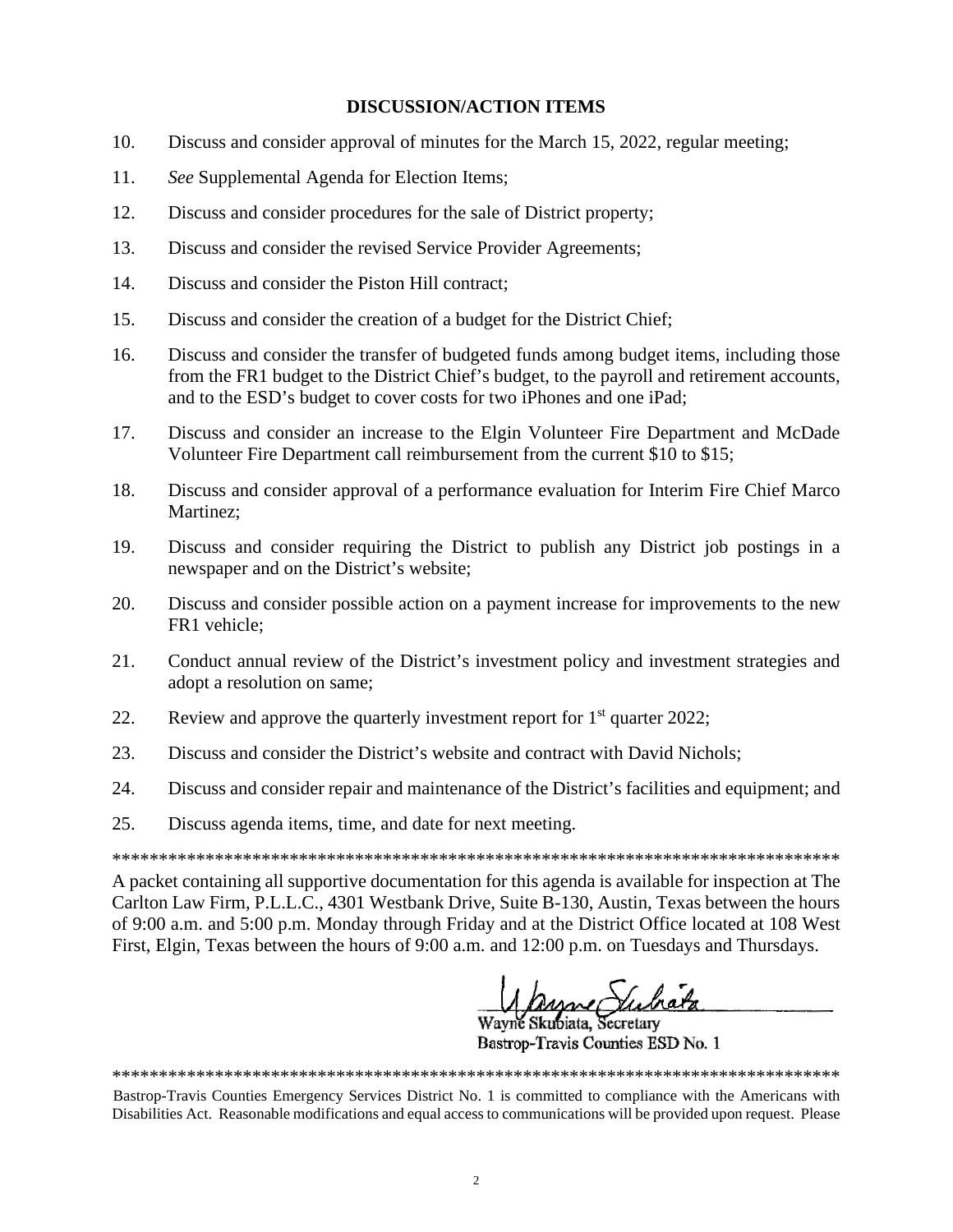call Melba Skubiata, Administrator for Bastrop-Travis Counties Emergency Services District No. 1, at 512-229-3020 for information. Hearing impaired or speech disabled persons equipped with telecommunication devices for the deaf may utilize the statewide Relay Texas Program by dialing 7-1-1 or 1-800-735-2988.

The Board may retire to Executive Session any time between the meeting's opening and adjournment for any purpose authorized by the Texas Open Meetings Act, including but not limited to: consultation with legal counsel (Section 551.071 of the Texas Government Code); personnel matters (Section 551.074); discussion of real estate acquisition (Section 551.072); discussion regarding a prospective gift to the District (Section 551.073); and/or deliberation regarding security devices or security audits (Section 551.076). Action, if any, will be taken in open session.